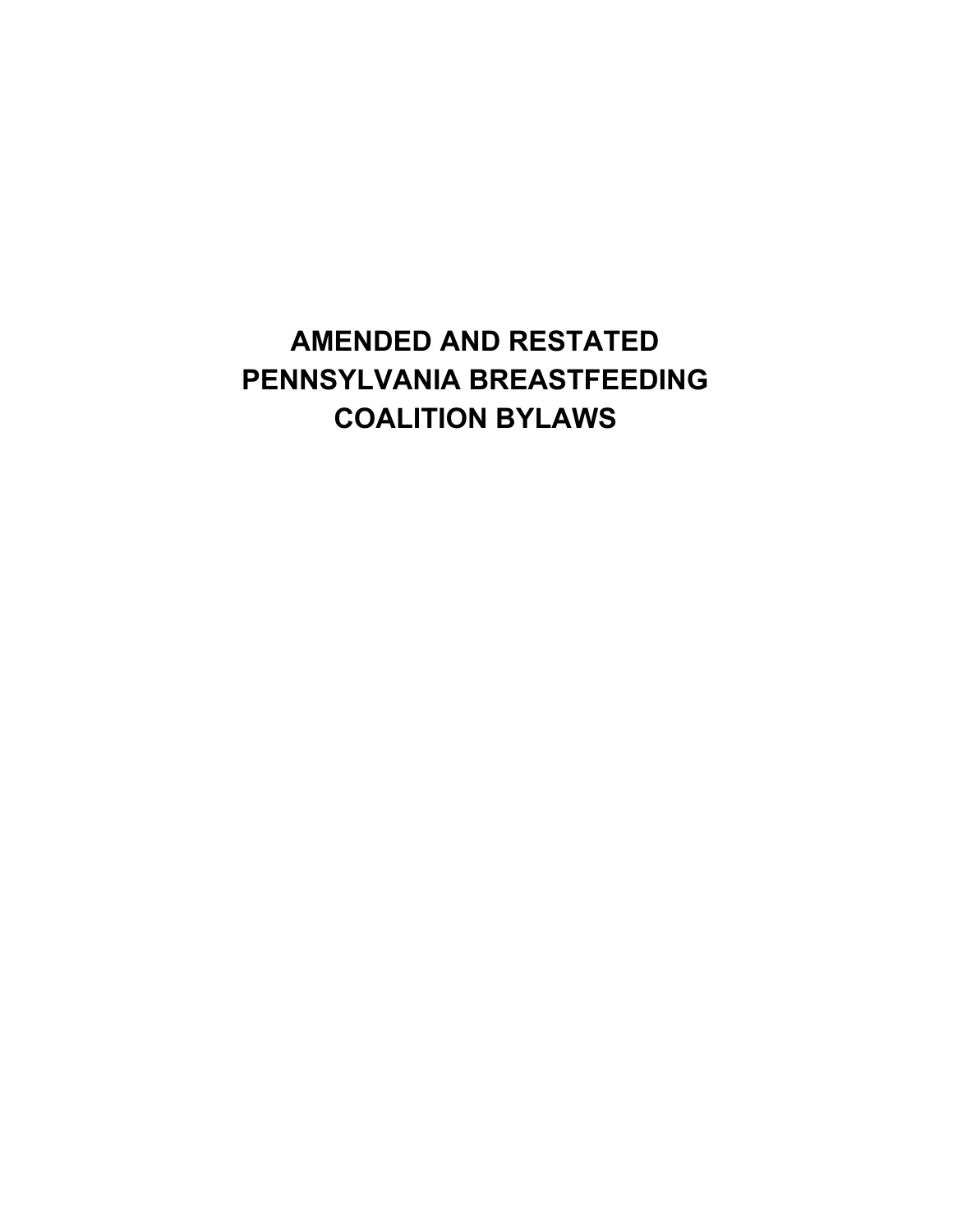| STEERING COMMITTEE, MANAGERS AND AGENTS |  |
|-----------------------------------------|--|
|                                         |  |
|                                         |  |
|                                         |  |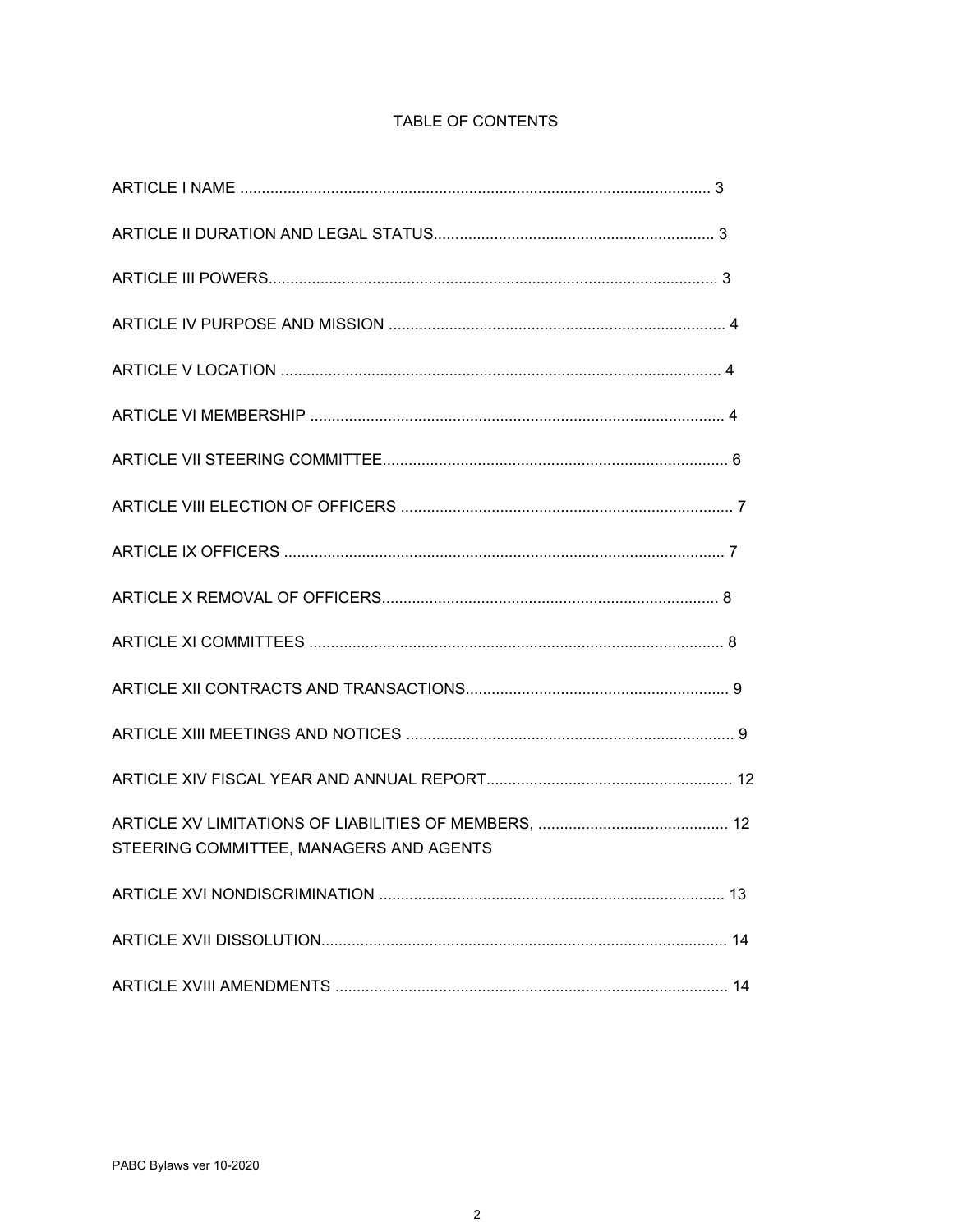#### **AMENDED AND RESTATED**

#### **PENNSYLVANIA BREASTFEEDING COALITION**

#### **Bylaws**

#### **Effective as of October 2020**

#### **ARTICLE I**

#### **NAME**

The name of the organization shall be the Pennsylvania Breastfeeding Coalition hereafter referred to as the "Coalition".

## **ARTICLE II**

## **DURATION AND LEGAL STATUS**

The Coalition shall exist perpetually. The Coalition shall exist as a legal entity distinct from its members and managers.

## **ARTICLE III**

#### **POWERS**

The Coalition was formed on October 15, 1997, and is being reorganized under the Pennsylvania Uniform Unincorporated Nonprofit Association Law of 2013 (the "Act). The Coalition shall have the same powers as an individual to engage in all lawful acts necessary or convenient to carry on its nonprofit purposes.

No part of the net earnings of the organization shall inure to the benefit or, or be distributable to its members, Steering Committee, officers, or other private persons, except that the organization shall be authorized and empowered to pay reasonable compensation for services rendered and to make payments and distributions in furtherance of the purposes set forth in the purpose clause in Article IV hereof. No substantial part of the activities of the organization shall be the carrying on of propaganda, or otherwise attempting to influence legislation, and the organization shall not participate in, or intervene in (including the publishing or distribution of statement) any political campaign on behalf of any candidate for public office. Notwithstanding any other provision of this document, the organization shall not carry on any other activities not permitted to be carried on (a) by an organization exempt from federal income tax under Section 501(c) (3) of the Internal Revenue Code, or corresponding section of any future federal tax code, or (b) by an organization, contributions to which are deductible under Section 170(c) (2) of the Internal Revenue Code, or corresponding section of any future federal tax code.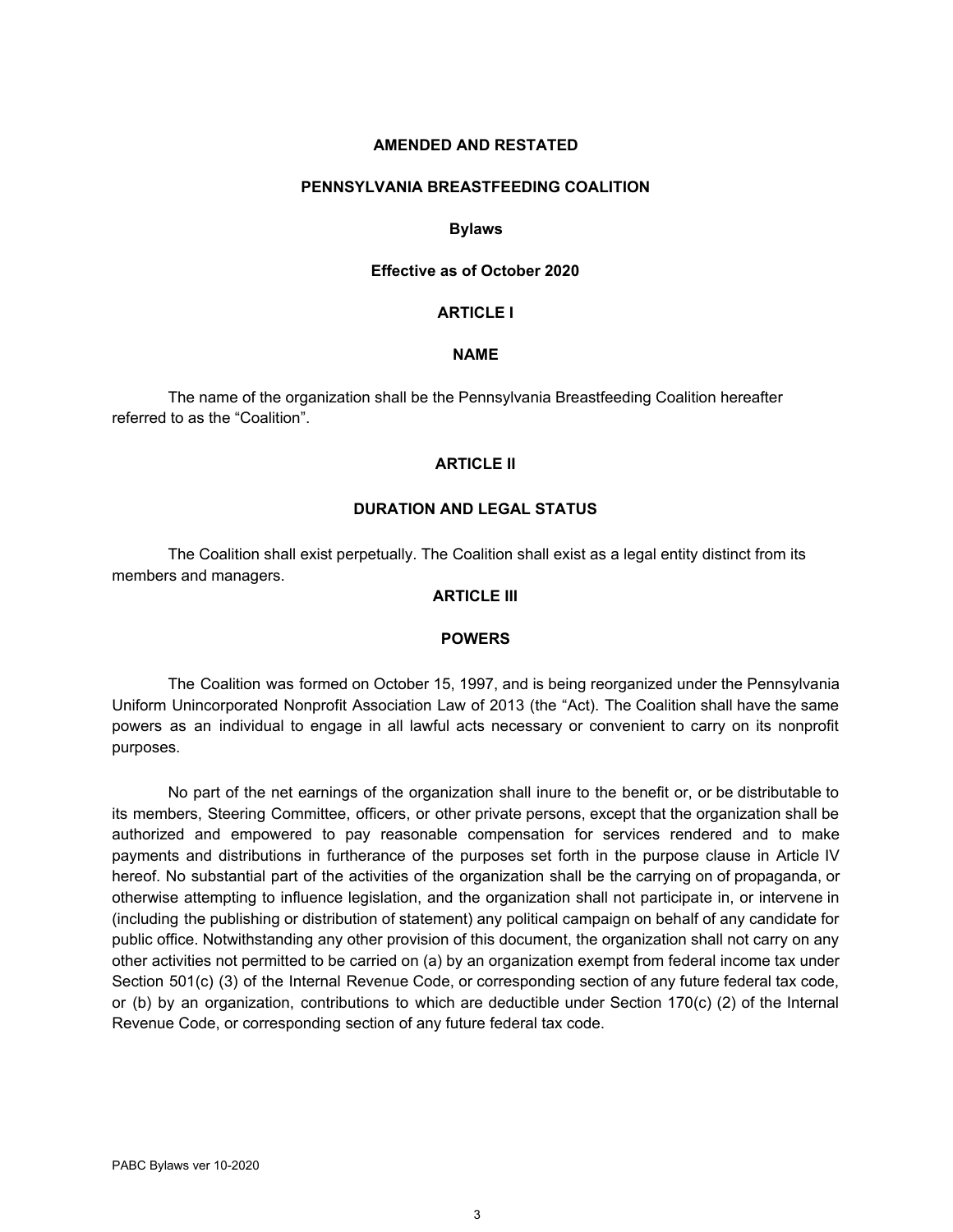## **ARTICLE IV**

## **PURPOSE AND MISSION**

The Coalition is organized exclusively for educational, scientific or other charitable purposes, including, in support of such purposes, for the making of distributions to organizations that qualify as exempt organizations under Section 501(c)(3) of the Internal Revenue Code of 1986, as amended (the "Code"). The Coalition does not contemplate pecuniary gain for profit for its members.

The mission of the Coalition is to facilitate and to provide support for community and statewide efforts to protect, support, and promote breastfeeding as the cultural norm across the Commonwealth of Pennsylvania.

Coalition's activities are free of commercial influence and other conflicts of interest, and the coalition supports and adheres to the International Code of Marketing of Breast-milk Substitutes ("the WHO Code"). This includes, but is not limited to, a policy that the Coalition will not accept financial or other support from companies that violate in principle or practice the Code and its subsequent resolutions.

# **ARTICLE V**

# **LOCATION**

The principal office of the Coalition shall be at such place or places as the Steering Committee of the Coalition may determine from time to time. The address of the current principal office of the Coalition shall be c/o Judith Gutowski, 135 McGrath Lane, Hannastown, PA 15635.

The Coalition has its main place of activities in Pennsylvania; therefore the laws of the Commonwealth of Pennsylvania govern the operations and the internal affairs of the Coalition.

## **ARTICLE VI**

#### **MEMBERSHIP**

The Coalition shall be a membership organization with at least two (2) members. Members of the Coalition may be individuals and/or representatives from organizations. Members of the Coalition shall be those persons who wish to promote and support breastfeeding in a variety of settings regardless of race, creed, gender or ethnic origin. All members must sign a declaration of support for the Coalition mission statement. A member is not an agent of the Coalition solely by being a member. The rights and interests of any member is not transferable.

There will be two (2) categories of membership:

(1) Active members will either represent an individual or an organization, and have voting privileges in the Coalition. Each active member, defined as having been a member for at least 3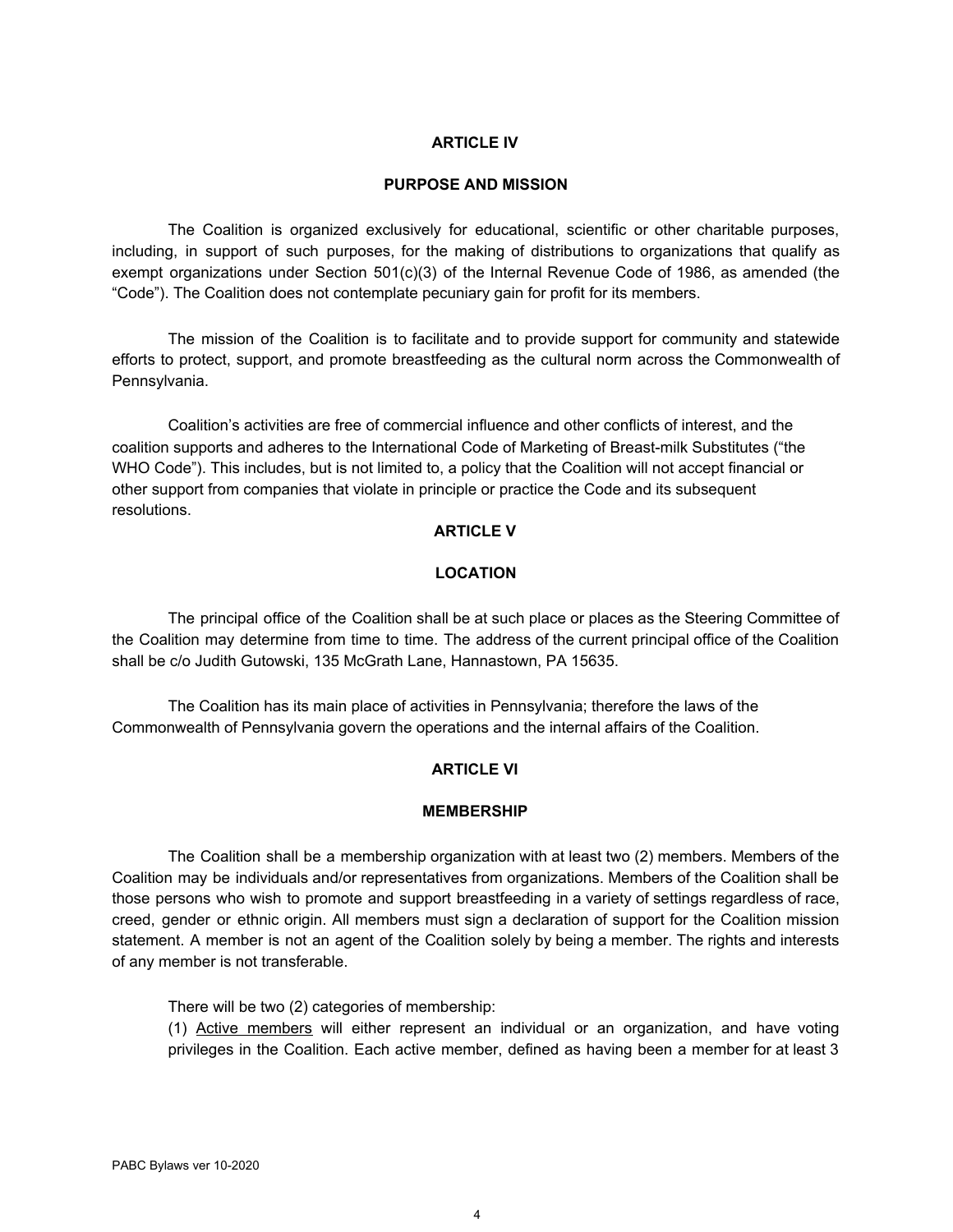total months in the current or the prior fiscal, will be entitled to one (1) vote each. Individuals joining the Coalition for the first time must have been active for at least three (3) months to be eligible to vote. Active members must:

(a) attend at least half (1/2) of the scheduled meetings yearly or meet alternative requirements as determined by the Steering Committee in lieu of attendance;

(b) actively participate in the development of policies of the Coalition, and/or in the selection of person(s) authorized to manage the affairs of the Coalition; and

(c) Pay membership dues.

An active member of the Coalition who adheres to these principles will be considered to be an active member in good standing.

(2) Supporting members are those who participate by contributing resources (such as expertise, in-kind services, or financial support) on an annual basis. They pay dues, but do not have voting privileges.

(3) Alternative Requirements for Active Membership

- (a) The active member may send a well-briefed alternate if unable to attend a meeting.
- (b) The active member may call or correspond with the Chair, communicating his/her continued active interest.
- (c) The active member may remain active in the Coalition activities even if unable to attend state-wide meetings.

Any action which may be approved at a meeting of the members may be approved without a meeting if a consent or consents to the action in record form are signed, before, on or after the effective date of the action, by a majority of the active members on the date the last consent is signed. The consent or consents must be filed with the Secretary of the Coalition.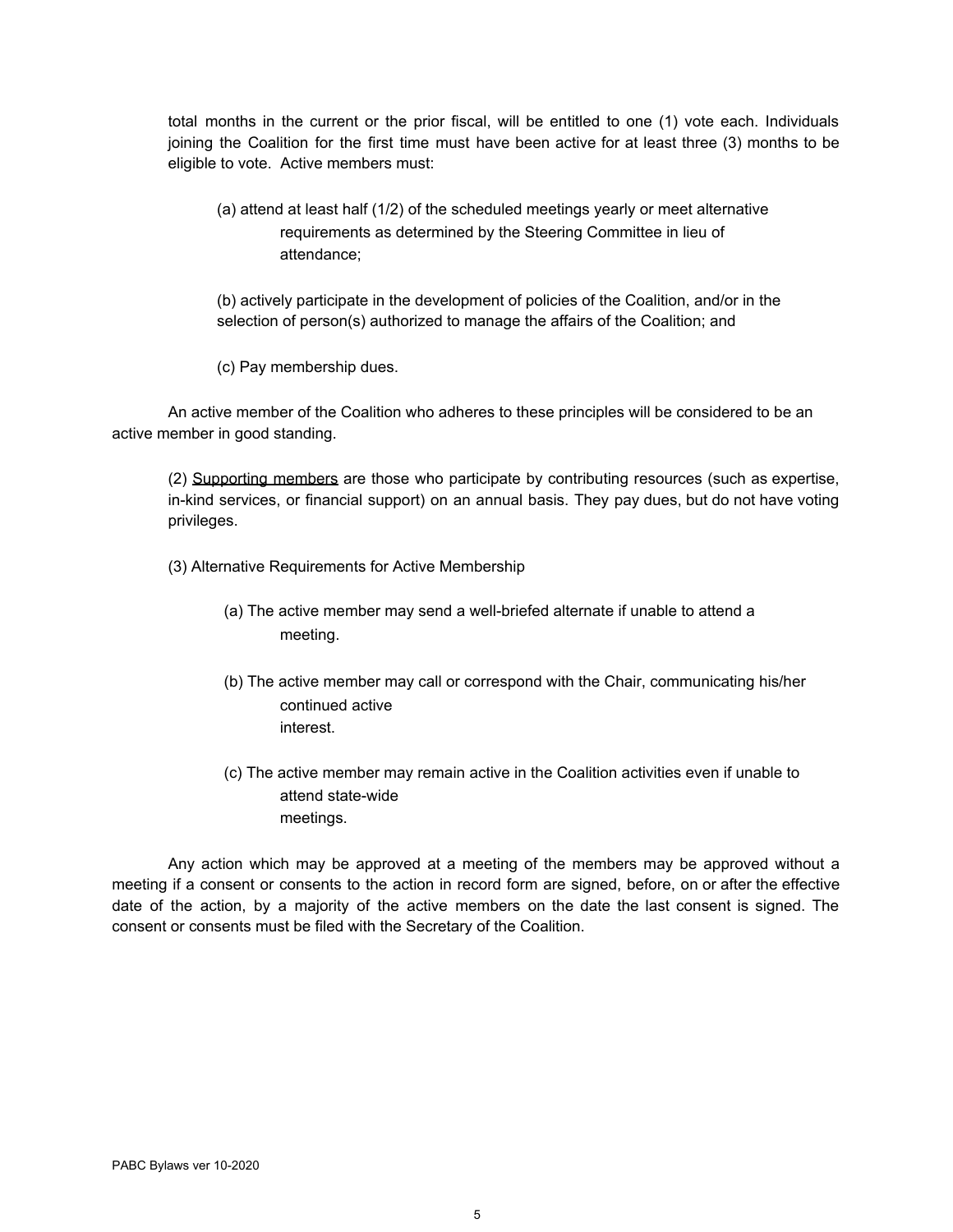## **ARTICLE VII**

#### **STEERING COMMITTEE**

The business and affairs of the Coalition shall be managed by a Steering Committee. In addition to the power and authorities of these Bylaws expressly conferred upon them, the Steering Committee shall have the maximum power and authority now or hereafter provided or permitted under Act or any other law of the Commonwealth of Pennsylvania governing the purpose, operation or internal affairs of an unincorporated nonprofit association.

All members of the Coalition Steering Committee must be active members of the Coalition in good standing.

The first Coalition Steering Committee shall consist of no less than four (4) persons, who will serve as the Chair, Vice Chair, Secretary and Treasurer of the Steering Committee until elections are held at the first annual meeting of the Steering Committee.

At the first annual meeting of the Coalition, and annually thereafter, the Steering Committee shall consist of the Chair, Vice Chair, Secretary, Treasurer, and at least three (3) other Subcommittee Chairs members designated by the active membership at said annual meeting. The number of the members of the Steering Committee shall be a minimum of seven (7) and not to exceed twelve (12) members.

Each Steering Committee member shall serve for a term of two (2) years and shall remain on the Steering Committee for no more than four (4) consecutive terms. Steering Committee members shall be eligible for re-election or reappointment to the Steering Committee for future terms after having been off the Steering Committee for one (1) year. The terms of the Steering Committee Members shall be structured so that approximately one half (1/2) of the Steering committee shall be elected or appointed each year. Steering Committee members shall assume their positions at the conclusion of the annual meeting.

The Steering Committee shall adopt a conflict of interest policy consistent with Article VII of these Bylaws which shall require each of its members to disclose any actual or potential conflict between the member's business or personal interests and his or her duty to the Coalition.

The officers and other Steering Committee members shall receive no compensation for their services from the Coalition.

A quorum for the purpose of holding a meeting and transacting business of the Steering Committee shall be a simple majority of the members of the Steering Committee.

The acts of a majority of members present and eligible to vote at a Steering Committee meeting shall be the acts of the Steering Committee. Any action which may be taken at a meeting of the Steering Committee may be taken without a meeting, if the consent or consents in writing agreeing to the action so taken, shall be signed by at least a majority of all Steering Committee members in office, and filed with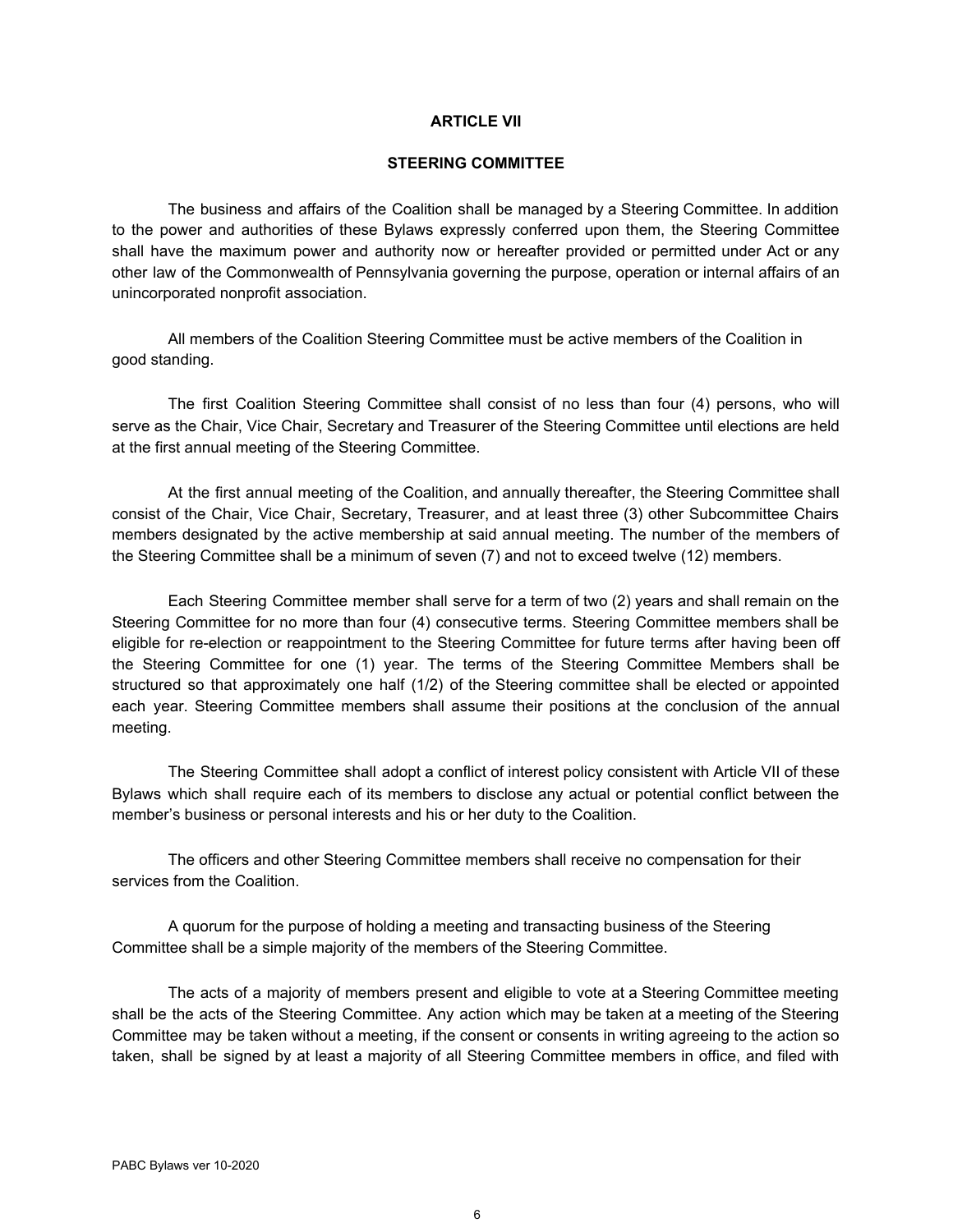the Secretary of the Coalition.

## **ARTICLE VIII**

## **ELECTION OF OFFICERS**

The active membership shall elect a Chair, Vice Chair, Secretary and Treasurer as the officers of the Coalition and of the Coalition Steering Committee. The officers will also act as the Executive Committee for the Coalition Steering Committee. They shall hold their office for a term of two (2) years, and no officer may serve more than four (4) consecutive terms on the Executive Committee. Officers shall have such authority and shall perform such duties as are provided by these Bylaws or prescribed by the membership. The Steering Committee may secure the fidelity of any or all such officers by bond or otherwise.

In the case of a vacancy of the Chair, the Vice Chair will become Chair. Vacancy of the Vice Chair shall be filled by election from among the members of the Steering Committee at a special meeting of the Steering Committee held prior to the next regularly scheduled Coalition Steering Committee meeting. All other vacancies, including those in the Steering Committee, shall be filled by appointment by the Chair to complete the expired term of the vacating Steering Committee member.

# **ARTICLE IX**

## **OFFICERS**

The Chair:

The Chair of the Coalition Steering Committee shall be the manager of the Coalition, using the title of Chief Executive Officer or other title as the Coalition may from time to time determine. She or he shall preside at all meetings of the Coalition Steering Committee and Coalition; shall have general and active management of the affairs of the Coalition; shall appoint the Chair of all ad hoc and standing committees; shall see that all orders and resolutions of the Steering Committee are carried into effect, subject, however, to the rights of the Steering Committee to delegate any specific powers, except as may be by status exclusively conferred on the Chair, to any other officer of the Coalition. She or he shall be an ex-officio member of all committees and shall have the general powers and duties of supervision and management usually vested in the Chair. The manager of the Coalition shall recuse her or himself from any vote on her or his appointment, continued appointment or dismissal as manager of the Coalition.

The Vice Chair:

The Vice Chair shall act in all cases for and as the Chair in the latter's absence or incapacity, and shall perform such other duties as she or he may be required or requested to do from time to time.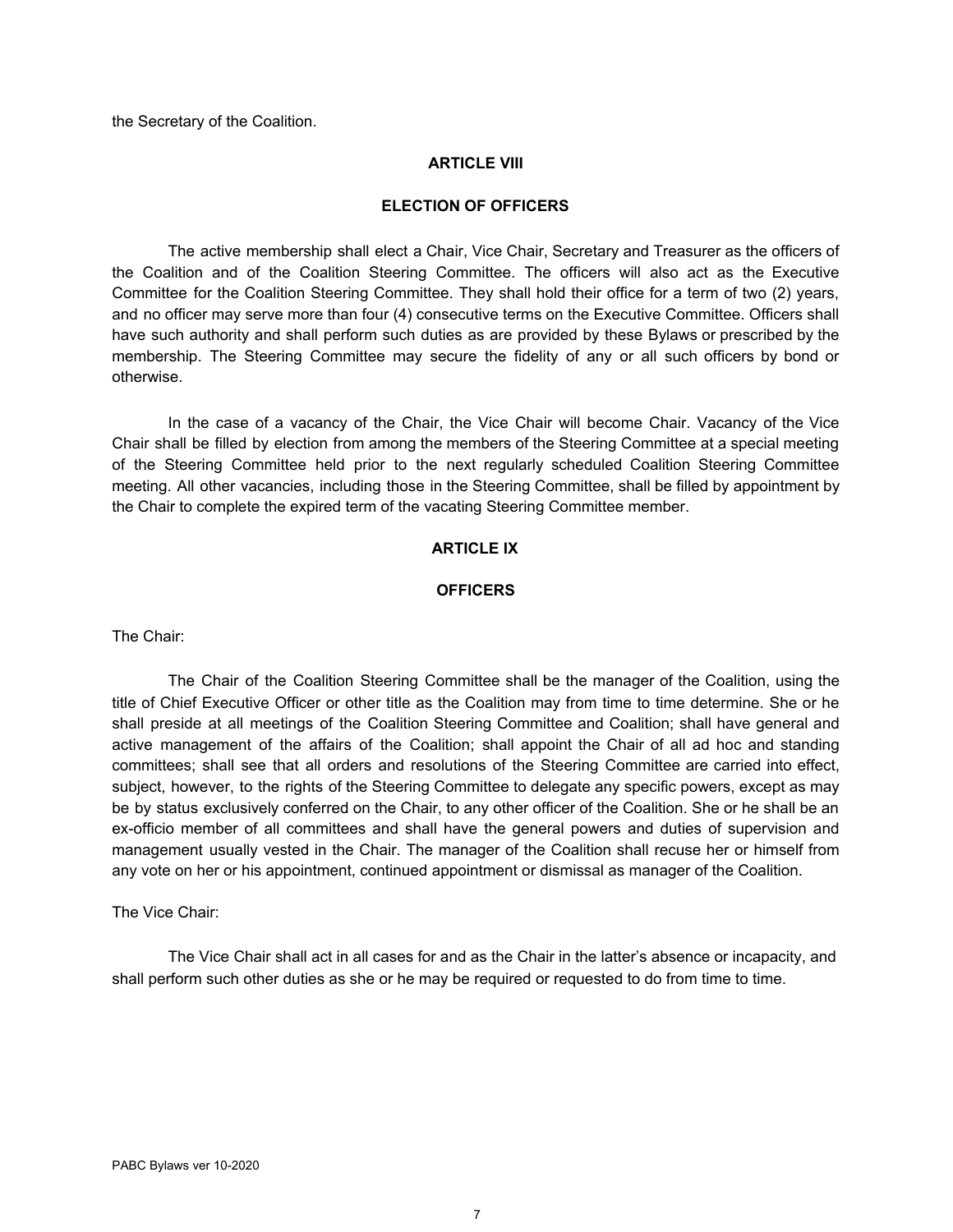## The Secretary:

The Secretary shall attend all sessions of the Coalition and of the Coalition Steering Committee and act as clerk thereof and record all minutes of the Coalition Steering Committee. She or he shall give notice of all meetings of the Coalition and Steering Committee and shall perform such other duties as may be prescribed by the Chair and/or the Steering Committee. An annual report will be prepared by the Secretary for the annual Coalition membership meeting.

#### The Treasurer:

The Treasurer shall (1) have charge and custody of and be responsible for all funds and securities of the Coalition; (2) receive and give receipts for monies due and payable to the Coalition from any source whatsoever; (3) deposit all such monies in the name of the Coalition in a reliable trust company or other depository; (4) shall render to the Steering Committee an account of his or her transactions as Treasurer and the financial conditions of the Coalition (5) maintain appropriate, complete, and accurate records of all accounts, which shall be reviewed on an annual basis by an appointed Fiscal Review Committee or Steering Committee; (6) perform all of the duties incident to the office of Treasurer and such other duties as from time to time may be assigned to him or her by the Chair and/or Executive Committee; and (7) prepare all necessary records for any IRS filing.

# **ARTICLE X**

## **REMOVAL OF OFFICERS**

Any officer or agent may be removed by the Steering Committee, at any time and for any reason, whenever, in its judgment, the best interest of the Coalition will be served thereby; but such removal shall be without prejudice to the contract rights of any person removed. Such removal requires the final approval of the Coalition to be effective.

## **ARTICLE XI**

#### **COMMITTEES**

The Steering Committee may, by resolution adopted by a majority of the Steering Committee in office, establish one (1) or more committees to consist of one (1) or more active members of the Coalition to report back to the Steering Committee on matter(s) within the Committee's jurisdiction.

A quorum for the purpose of holding a meeting and transacting business of a committee shall be a simple majority of the members thereof.

The required Standing and ad hoc Committees shall be determined by the Steering Committee as needed.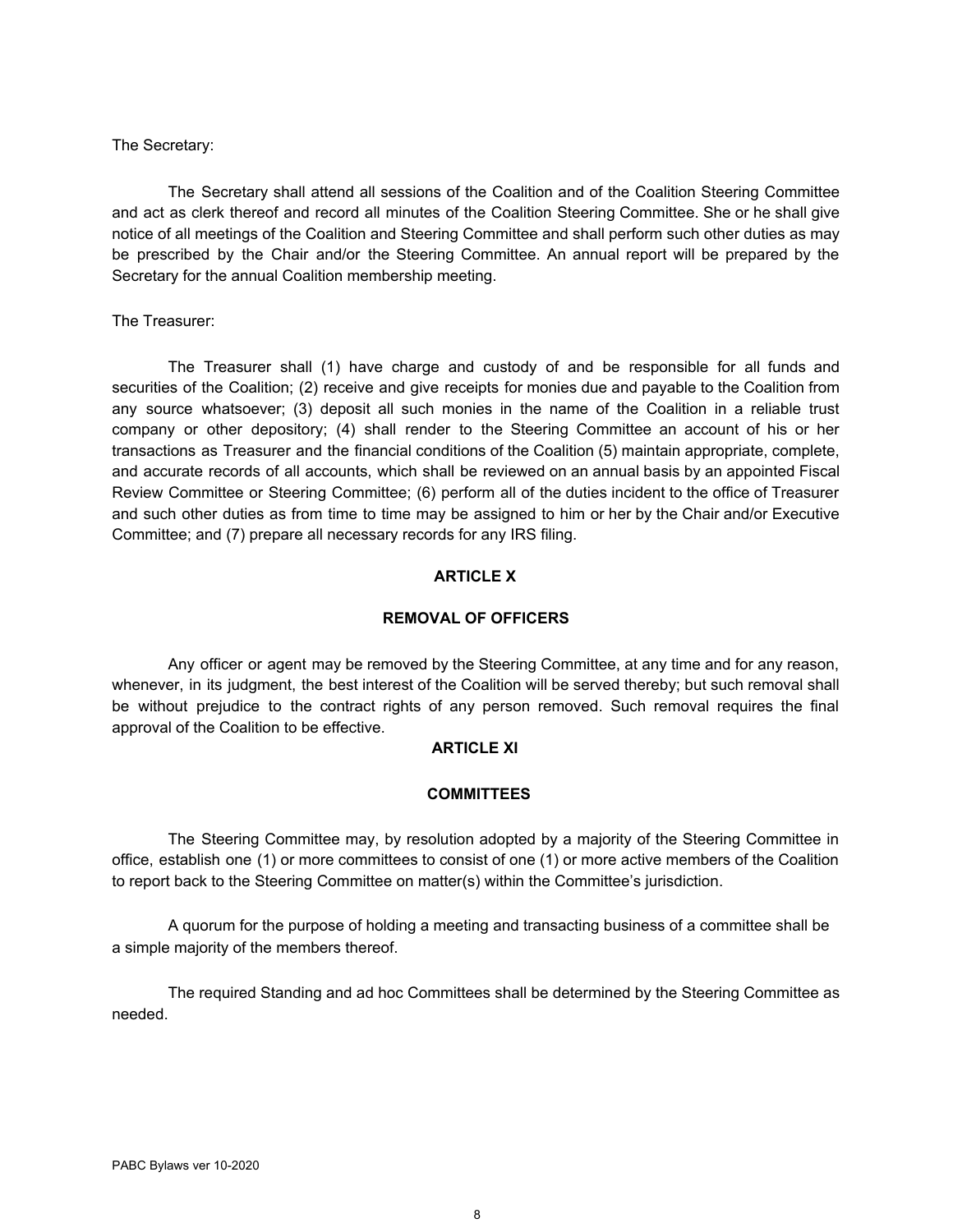Ad hoc committees will be established at the discretion of the Chair to meet the needs of the Coalition.

## **ARTICLE XII**

#### **CONTRACTS AND TRANSACTIONS**

Contracts or transactions between the Coalition and one or more of its members, and/or between the Coalition and any other Coalition, partnership, or organization in which one or more of Coalition members have a financial interest, are permissible under the following conditions/circumstances.

The material facts of the relationship or interest affecting the contract are disclosed to the Steering Committee. The contract or transaction is fair to the Coalition at the time it is authorized and approved by the Steering Committee. The Steering Committee authorized the contract or transaction by the affirmative vote of a majority of its disinterested members. If the number of disinterested members on the Steering Committee is less than a simple majority of the Committee members eligible to vote, the contract must be voted on by the General Active Membership of the Coalition.

All checks, notes, bills or exchanges or other orders in writing over \$1,000 shall be signed by the Chair and the Treasurer or such person or persons as the Executive Committee may from time to time designate.

The Steering Committee, at its discretion, may authorize any officer or officers, agent or agents, to enter into any contract or to execute or deliver any instrument on behalf of the Coalition and such authority may be general or confined to specific instances.

#### **ARTICLE XIII**

#### **MEETINGS AND NOTICE**

Meetings held under the auspices of the Coalition will consist of general membership meetings, Steering Committee meetings and various ad hoc or standing committee meetings.

(1) General Membership: The Coalition will schedule general membership meetings four (4) times during the year. Meeting dates and sites will be determined by the Steering Committee and announced at the general membership Annual Meeting for the upcoming year.

A quorum for the transaction of the Coalition business at a general membership meeting shall consist of twenty percent (20%) of active members.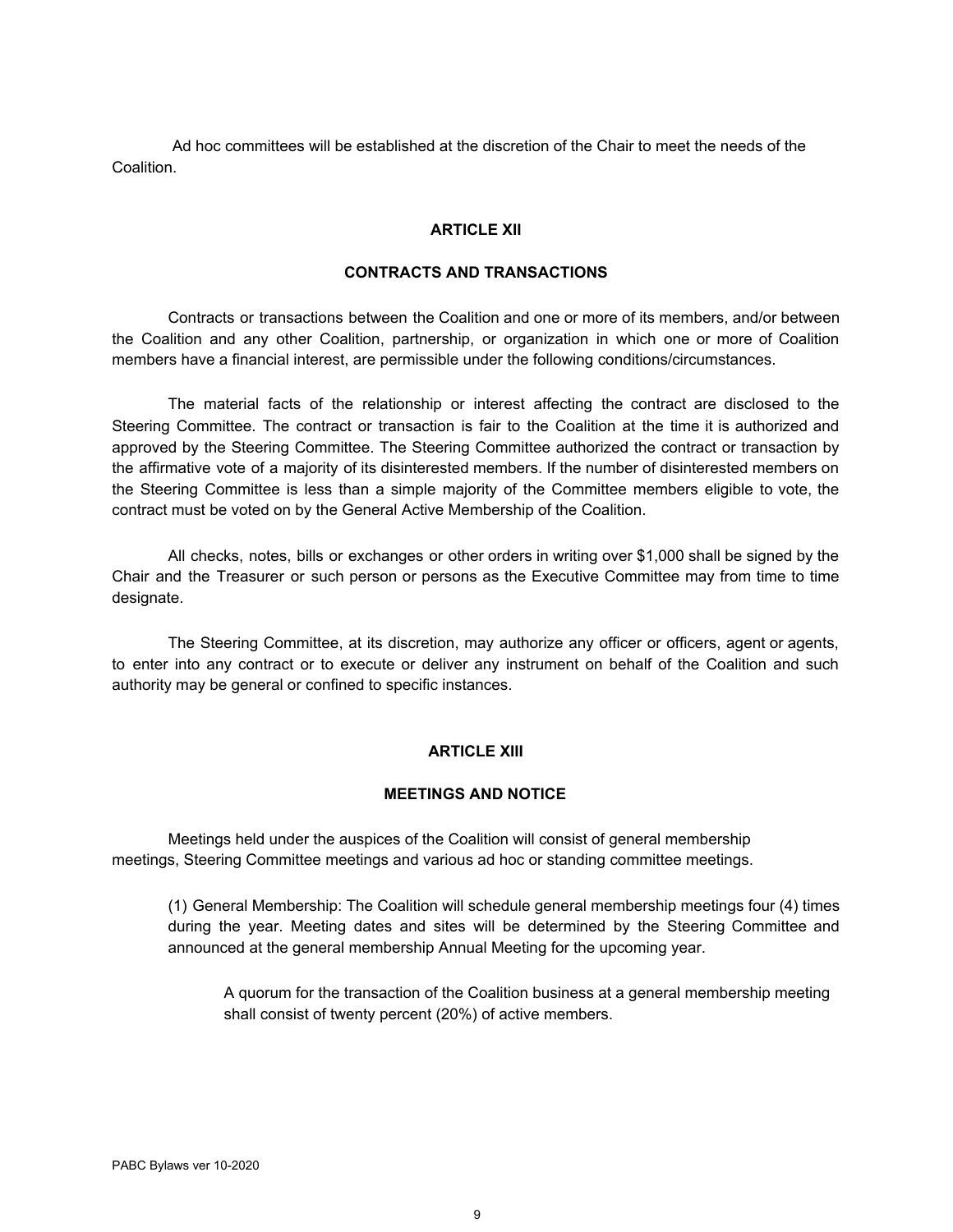Approval of the following matters requires an affirmative vote by a simple majority of all voting members eligible to cast at a duly convened meeting of the members with the quorum as defined in the paragraph herein above:

(a) admission, suspension or expulsion of a member;

(b) ratification of the selection or dismissal of a manager as determined by the Steering Committee;

(c) ratification of the appointment of or dismissal of an officer of the Coalition made by the Steering Committee outside of the regular election process;

(d) ratification of the appointment or dismissal of an agent of the Coalition;

(e) transfer of all, or substantially all, of the property of the Coalition, with or without its goodwill, outside the ordinary course of its activities;

(f) the approval of any contract or transaction approved by the Steering Committee wherein approval by the Steering Committee was granted by less than a simple majority of disinterested members of the Steering Committee;

(g) the undertaking of any other act outside the ordinary course of the activities of the Coalition; and

(h) ratification of the policies and purposes of the Coalition as determined by the Steering Committee.

Adoption, amendment or repeal of these Bylaws requires the affirmative vote of at least sixty-six (66%) of all voting members cast at a meeting of the members duly convened meeting with a quorum consisting of twenty percent (30%) of active members or a minimum of 10 members, whichever is greater.

The Annual Meeting of the general membership of the Coalition shall be scheduled in October of each year for the purpose of election of officers and conducting other business.

Each active member is entitled to one (1) vote on each matter that is presented for approval by such members.

(2) Steering Committee: Regular meetings of the Steering Committee shall occur at least quarterly at such times and places as shall be designated by the Chair.

Written or personal notice of every meeting of the Steering Committee shall be given to each member of that Committee at least five (5) days prior to the day named for the meeting.

Special meetings of the Steering Committee may be called by the Chair at such times as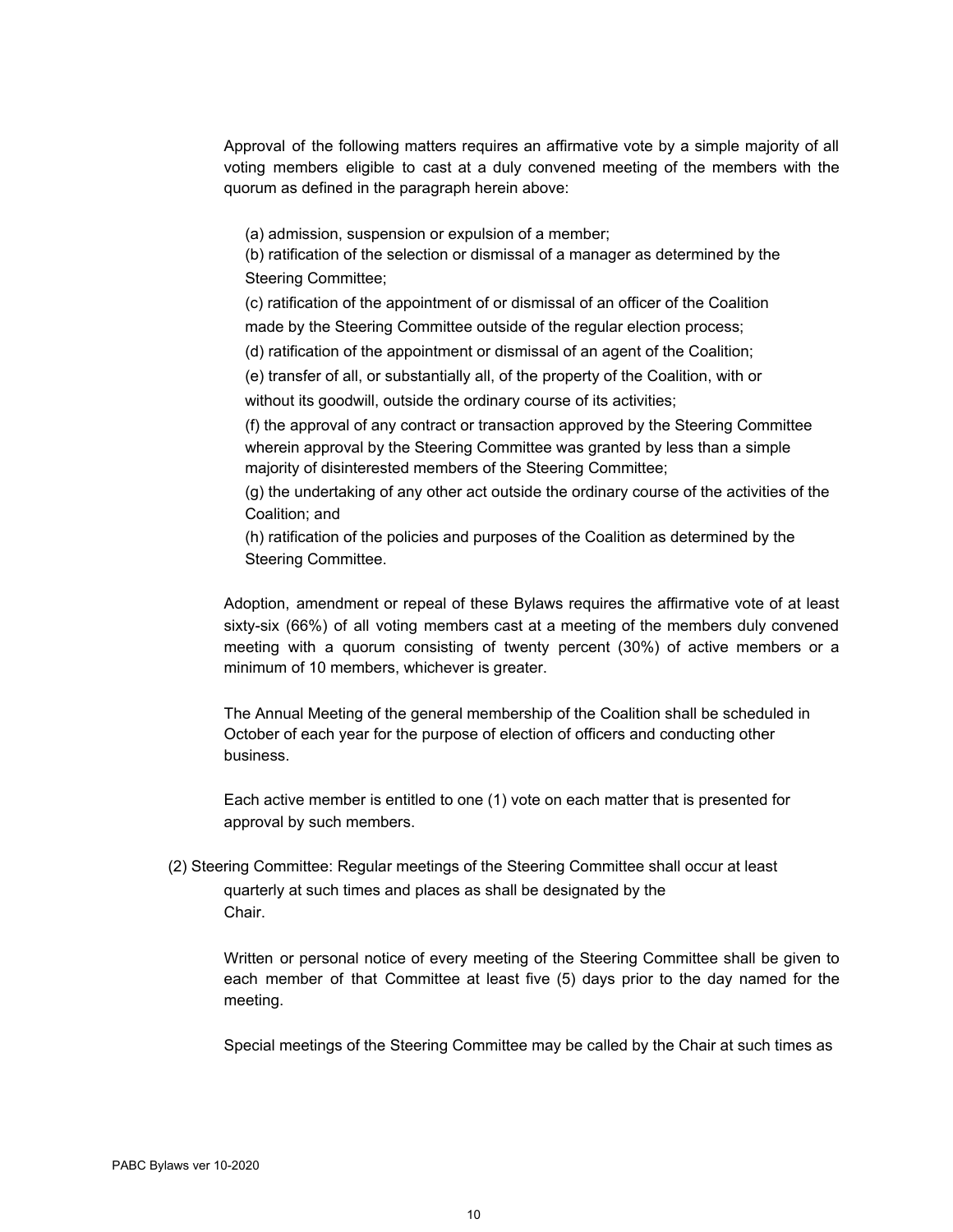the Chair shall deem necessary.

A quorum for the transaction of the Coalition business at a Steering Committee meeting shall consist of a simple majority of all Steering Committee members.

The Steering Committee shall have the authority to recommend the following for the final vote of the active members at a General Membership meeting:

- (a) the selection or dismissal of a manager;
- (b) the appointment or expulsion of an officer of the Coalition and of the Steering Committee outside of the regular election process;

(c) the appointment or dismissal of an agent of the Coalition;

and (d) the creation of the policies and purpose Statements of the Coalition.

The Steering Committee shall have the authority to approve a contract or transaction wherein a Steering Committee member or a Coalition member has an interest, per Article XII of these Bylaws and per the Coalition's Conflict of Interest policy only by a simple majority vote of those disinterested Steering Committee members. If the number of disinterested members is less than this simple majority of Steering Committee members, the General Active Membership of the Coalition must approve the contract or transaction.

Each member of the Steering Committee is entitled to one (1) vote on each matter that is presented for the approval of the Steering Committee.

(3) Committee Meetings: Committee meetings shall be held at the discretion of the Chair of the Ad Hoc or Standing Committee.

(4) General Provisions: One or more persons may participate in a meeting of the Steering Committee or an Ad Hoc or Standing Committee of the Steering Committee by means of a telephone or other means of electronic communication. Participation in a meeting pursuant to this section shall constitute presence in person at such meeting.

Except where inconsistent with the Act, other Pennsylvania law or these Bylaws, the conduct of meetings shall be governed by the latest edition of Robert's Rules of Order.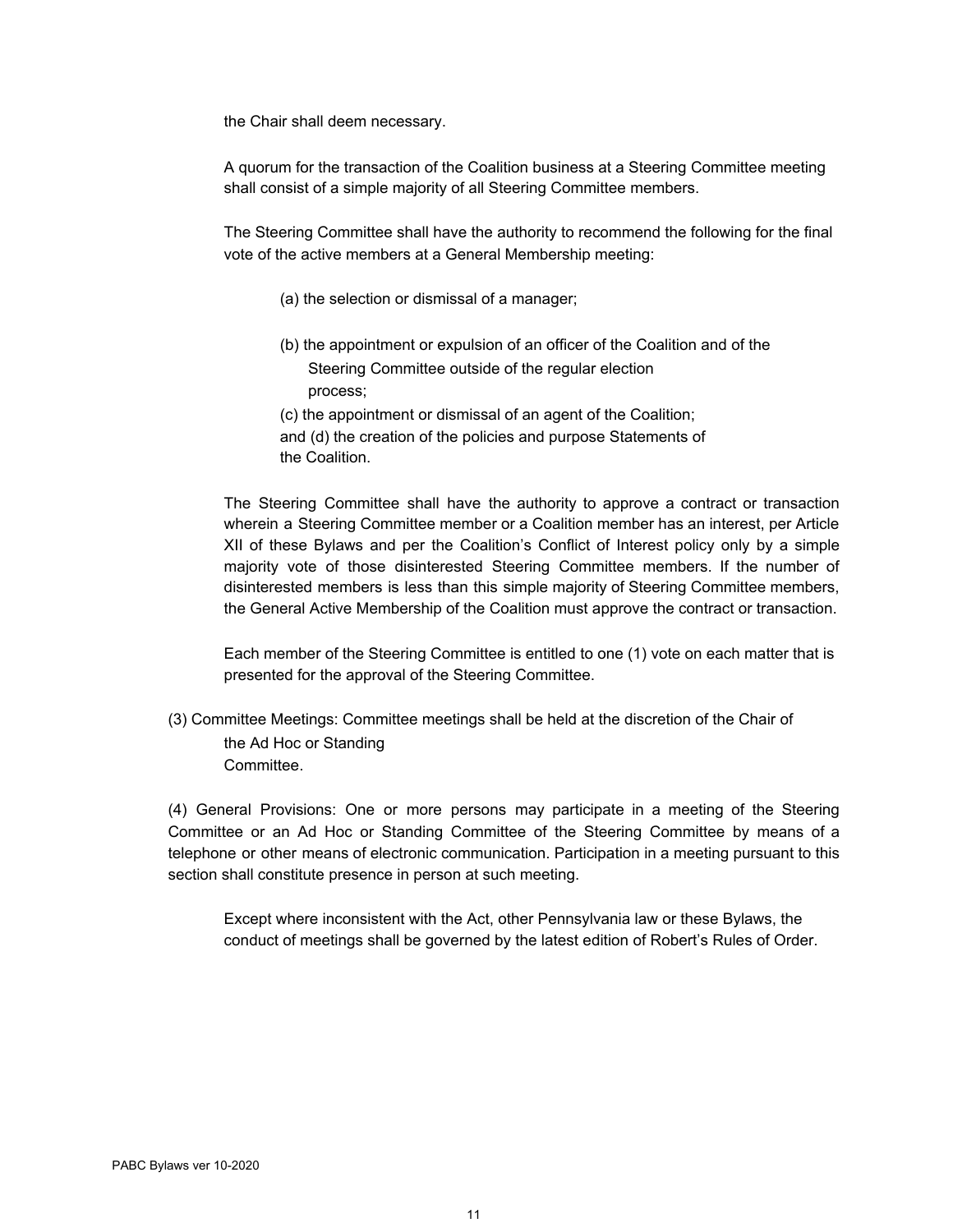## **ARTICLE XIV**

## **FISCAL YEAR AND ANNUAL REPORT**

The fiscal year shall commence on July 1 and end on the following June 30 of each year or on such other dates as may be fixed by resolution of the Steering Committee.

The Steering Committee shall cause a report of the activities of the Coalition to be prepared annually and posted on the Coalition's website.

# **ARTICLE XV**

## **LIMITATIONS OF LIABILITY OF MEMBERS, STEERING COMMITTEE, MANAGERS AND AGENTS**

(1) Members, Steering Committee and Managers, Generally:

Members, including those on the Steering Committee and managers of the Coalition, are not personally liable, directly or indirectly, by way of contribution or otherwise, for a debt, obligation or other liability of Coalition solely by reason of being or acting as a member or manager.

A debt, obligation or other liability of the Coalition, whether arising in contract, tort or otherwise, is solely the debt, obligation or other liability of the Coalition. A judgment or order against the Coalition is not by itself a judgment or order against a member or manager.

The failure of the Coalition to observe formalities relating to the exercise of its powers or the management of its activities and affairs is not a ground for imposing liability on a member, including a member of the Steering Committee, or a manager of the Coalition for a debt, obligation or other liability of the Coalition.

A person's status as a member, including as a member of the Steering Committee, or as a manager, does not prevent or restrict law, other than the Act, from imposing liability on the person or the Coalition because of that person's conduct.

(2) Specific Considerations on Limitations of Liability of Managers:

(a) A manager of the Coalition owes a duty of care and a fiduciary duty of loyalty to the Coalition as described in the Act. A manager who makes a judgment in good faith satisfies the duties under the Act if the manager:

(i) is not interested, directly or indirectly, in the subject of the judgment and is otherwise able to exercise independent judgment;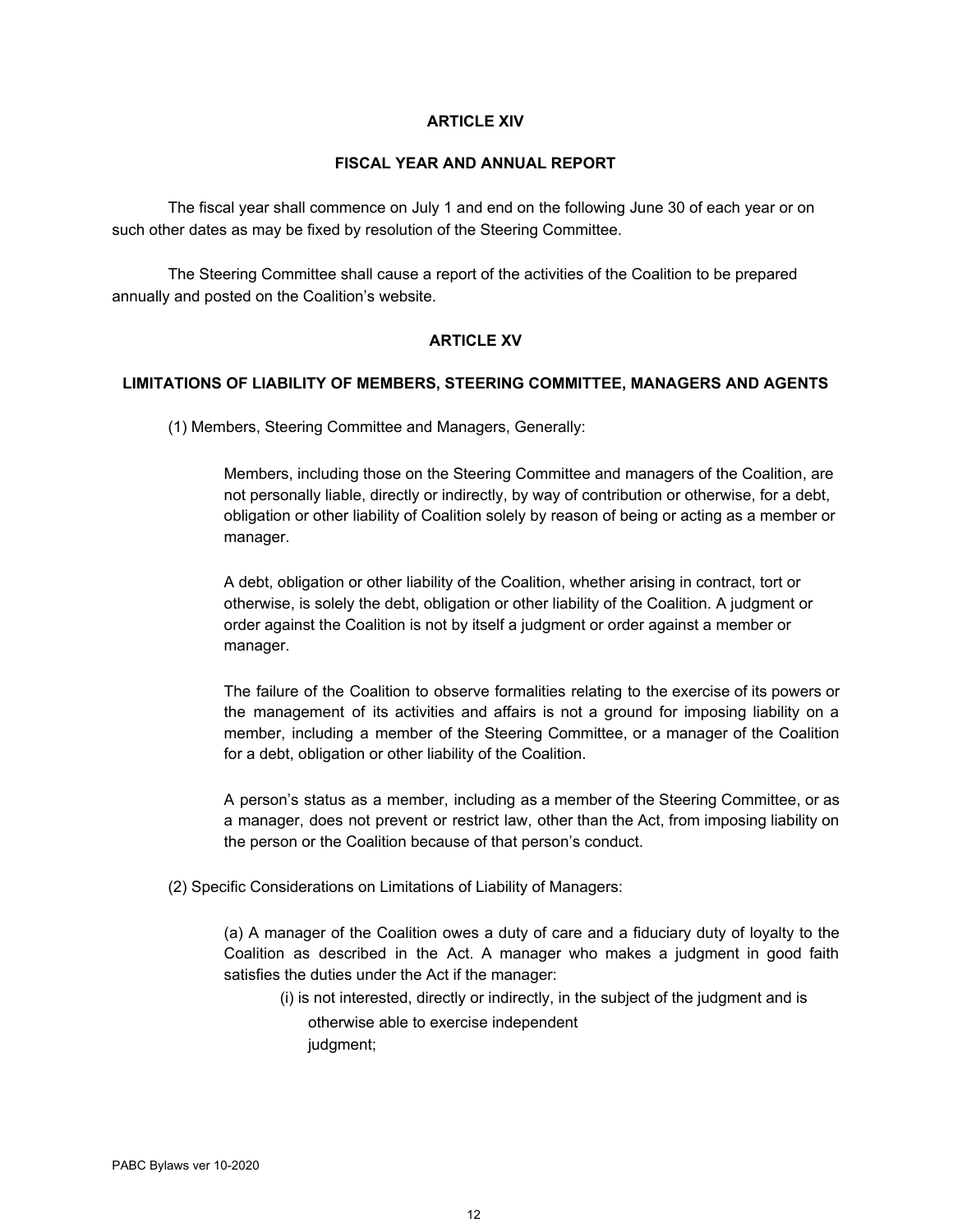- (ii) is informed with respect to the subject of the judgment to the extent the manager reasonably believes to be appropriate under the circumstances; and
- (iii) believes that the judgment is in or not opposed to the best interests of the Coalition.

(b) Except as set forth in paragraph (c) herein below, a manager of the Coalition shall not be personally liable, as a manager, for monetary damages for any action taken unless:

- (i) the manager has breached or failed to perform the manager's duties under the Act; and
- (ii) the breach or failure to perform constitutes self-dealing, willful misconduct or recklessness.
- (c) Paragraph (b) herein above shall not apply to:
	- (i) the responsibility or liability of a manager under a criminal statute; or
	- (ii) the liability of the manager for the payment of taxes, under Federal, State or local law.
- (3) Agents:

A person who makes a contract or incurs an obligation on behalf of the Coalition, after September 9, 2013, is not liable for the performance or breach of the contract or other obligation if the fact that the person was acting for the Coalition was disclosed to, was known by or reasonably should have been known by the other party to the transaction.

### **ARTICLE XVI**

## **NONDISCRIMINATION**

The Coalition does not discriminate in any policy or program related to membership, events, services, or any other activity, on the basis of race, color, religion, ancestry, national origin, handicap or disability, age, sex, or sexual orientation or preference.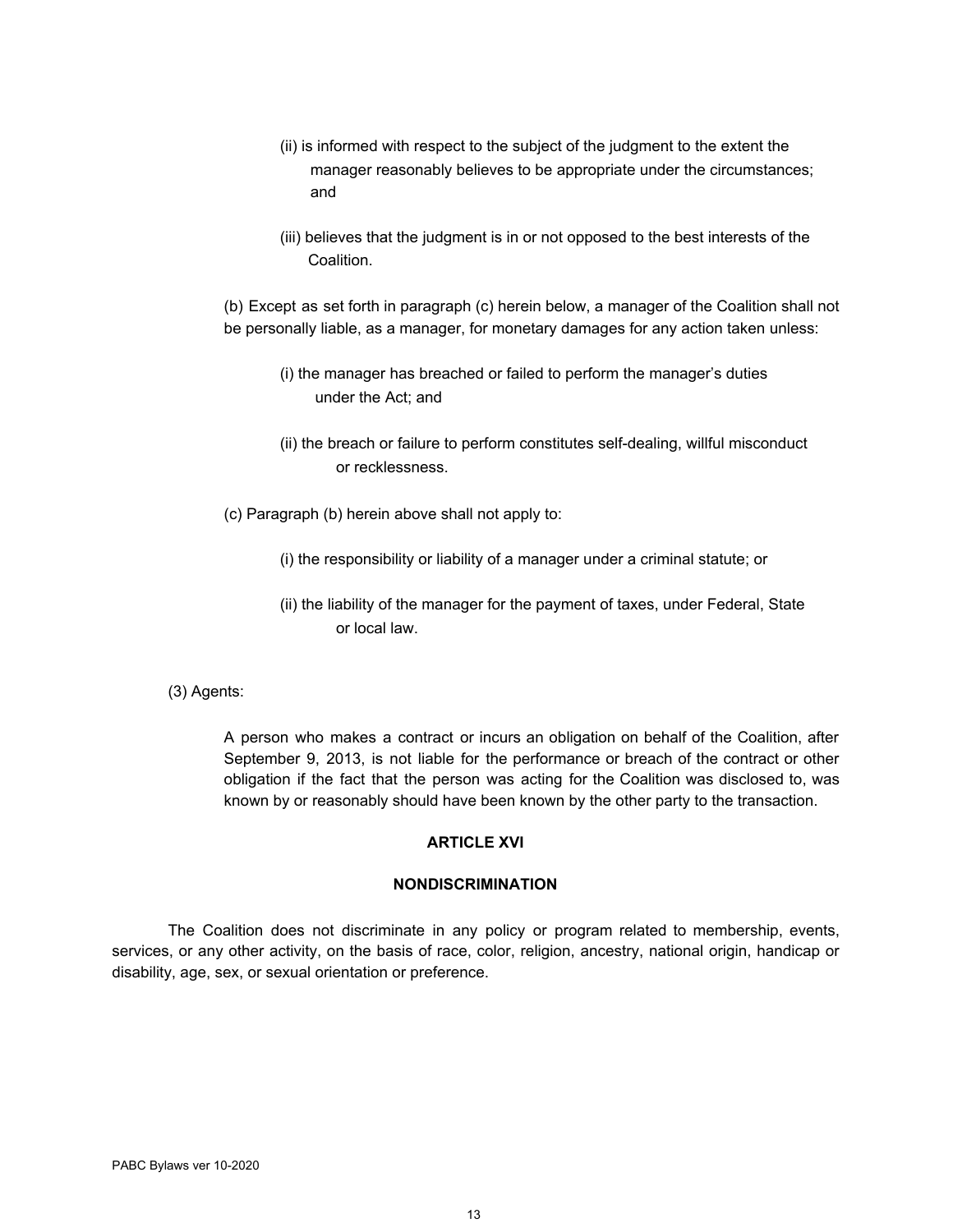## **ARTICLE XVII**

## **DISSOLUTION**

The Coalition may be dissolved by an affirmative vote of at least sixty-six percent (66%) of all voting members at a duly convened meeting of the Coalition with a quorum consisting of at least twenty percent (20%) of active members OR a minimum of 10 members, whichever is greater.

If this Coalition must dissolve, after all liabilities and obligations of the Coalition have been discharged, or adequate provisions made thereto, all assets shall be transferred to a successor agency formed to provide a similar service which would qualify under the provisions of Section 501(c)(3) of the Code. Any assets not so disposed of shall be disposed of by a court of competent jurisdiction in the county in which the principle office of the Coalition is then located to such organization or organizations which would qualify under the provisions of Section 501(c) (3) of the Code and would provide services as similar as possible to the Coalition, as such court shall determine.

#### **ARTICLE XVIII**

#### **AMENDMENTS**

Amendments to the Bylaws may be proposed at any time through Coalition meetings or through mailings by the Steering Committee. Changes to the Bylaws may occur only after presentation to the Coalition with a thirty (30) day written notice in advance of the final vote of the Coalition active members at a duly convened meeting. All Bylaws must be approved by a vote of at least sixty-six percent (66%) of the quorum as defined in Article VIII, section 1. Absentee votes to amend these Governing Principals must be received prior to the meeting date.